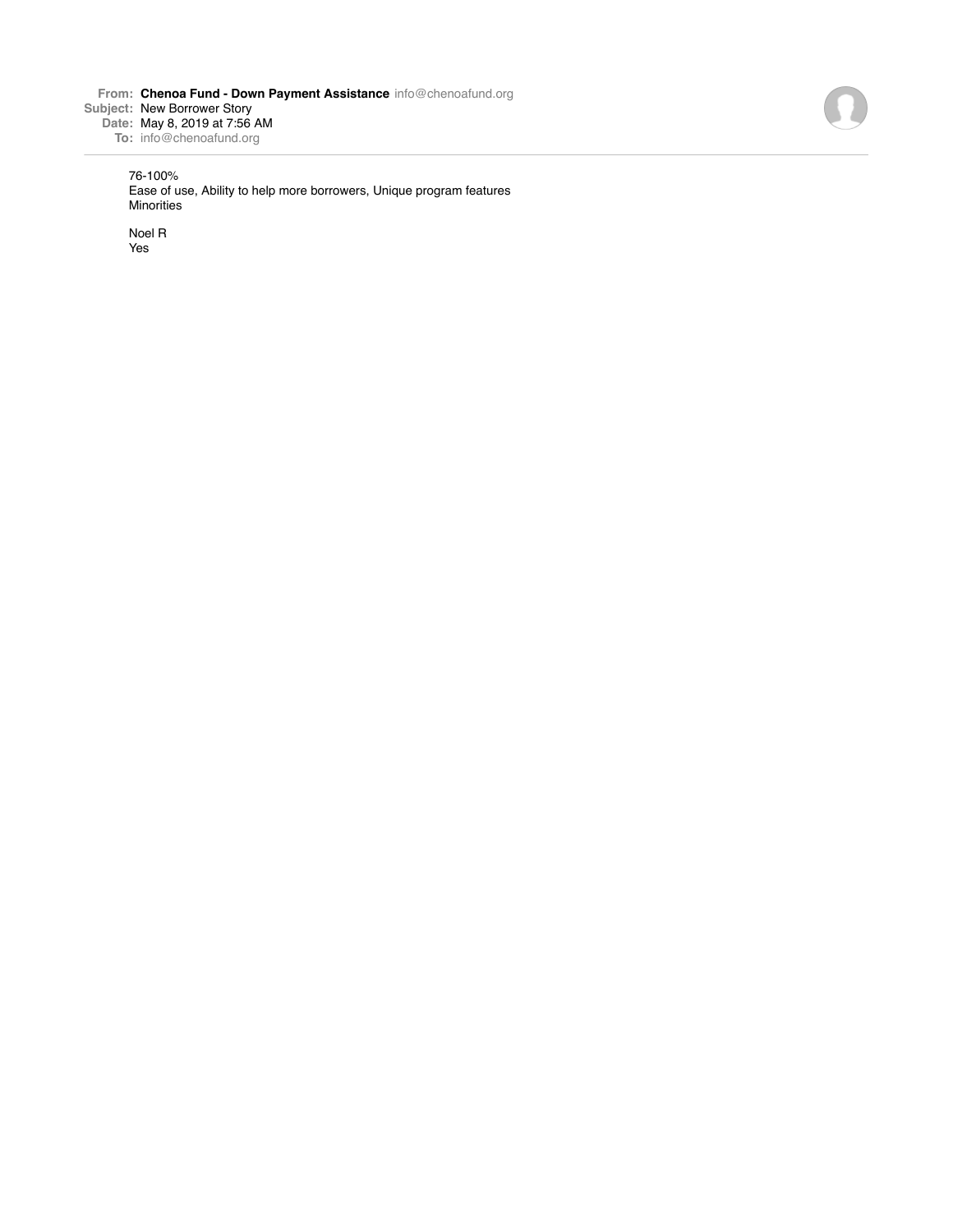**From: Chenoa Fund - Down Payment Assistance** info@chenoafund.org **Subject:** New Borrower Story **Date:** May 8, 2019 at 7:34 AM **To:** info@chenoafund.org

76-100% Ability to help more borrowers All Races Equally

Catherine T Yes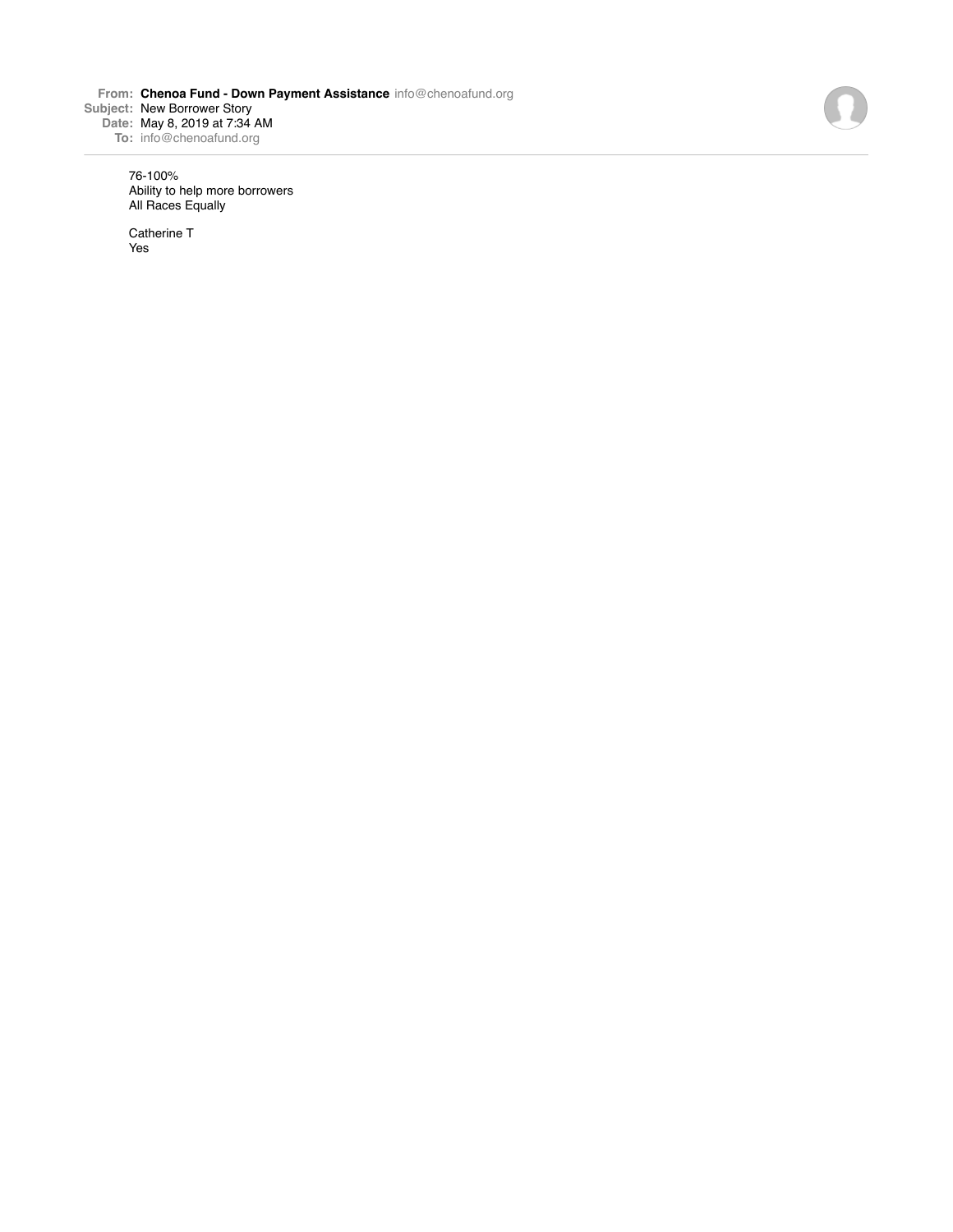**Subject:** Lender / Borrower Petition Signed **Date:** May 13, 2019 at 8:05 AM

**To:** info@chenoafund.org

## 0-25%

Ability to help more borrowers

All Races Equally

We help people afford the American Dream...that is our slogan. With the Chenoa program, it has helped so many families afford what they once thought was impossible. Many of them are able to afford the payments, they just don't have the ability to save up enough money for the down payment and closing costs. In Florida, we are a high cost state so the closing costs hurts more borrowers than other places.

Wilson E

Yes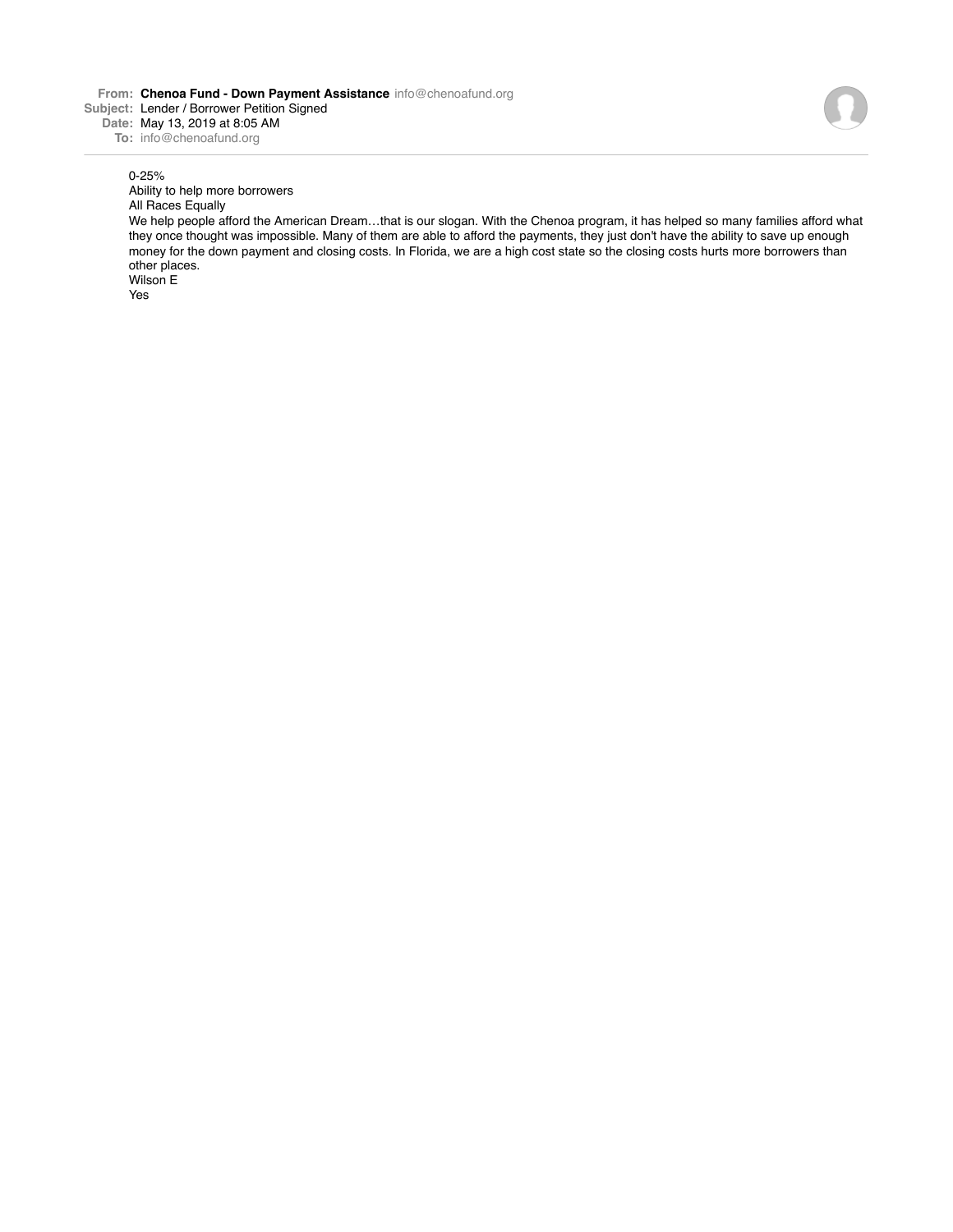## 51-75%

Ability to help more borrowers All Races Equally

The Chenoa fund has helped countless families get into homes when no other options for down payment was available. All of these borrowers are credit worthy and have stable income, but just lack the savings to help fund the down payment and closing costs.

Wilson E

Yes